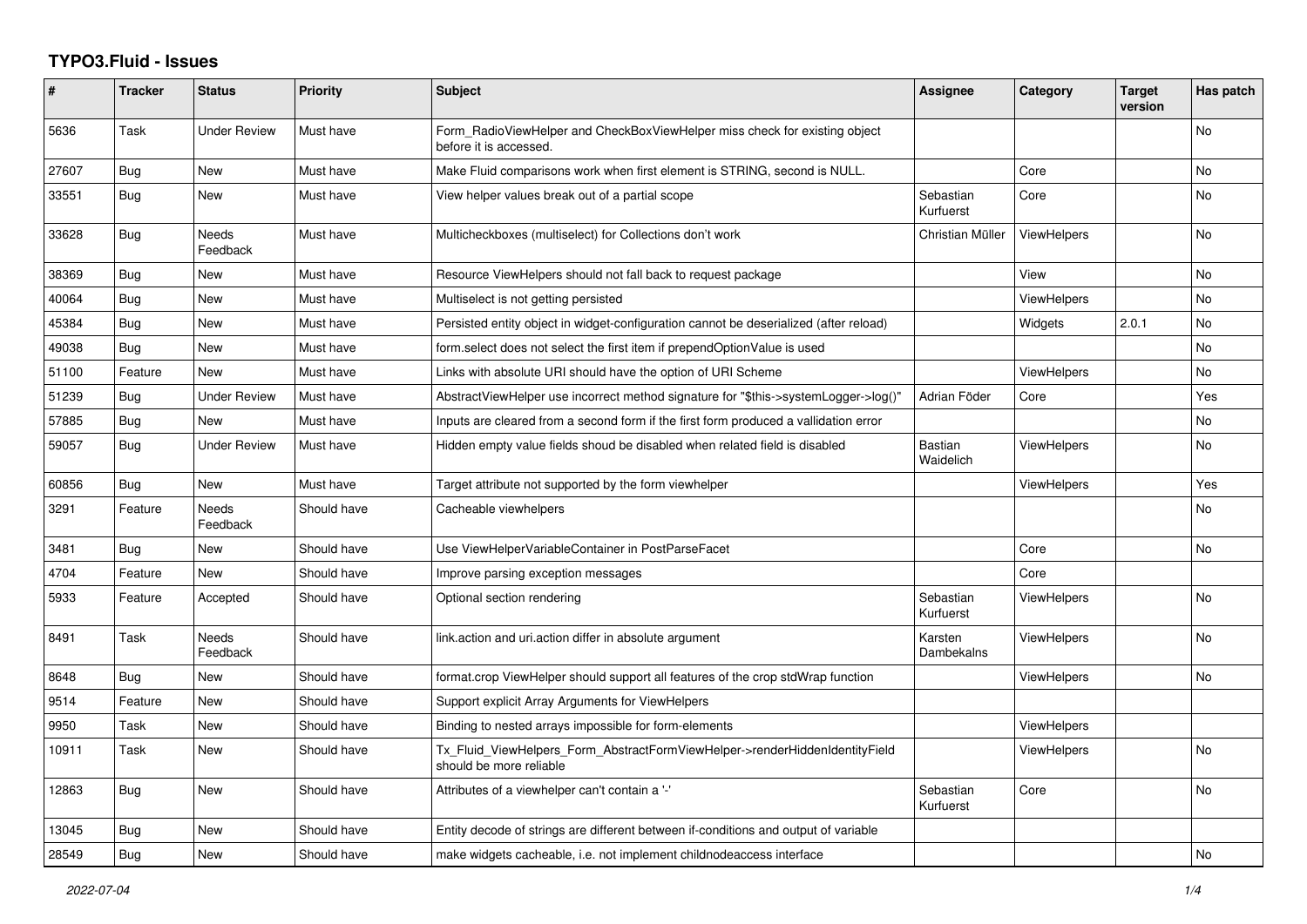| #     | <b>Tracker</b> | <b>Status</b>            | <b>Priority</b> | <b>Subject</b>                                                                                              | <b>Assignee</b>             | Category    | <b>Target</b><br>version | Has patch     |
|-------|----------------|--------------------------|-----------------|-------------------------------------------------------------------------------------------------------------|-----------------------------|-------------|--------------------------|---------------|
| 28550 | Bug            | <b>New</b>               | Should have     | (v4) make widgets cacheable, i.e. not implement childnodeaccess interface                                   |                             |             |                          | No            |
| 28551 | Bug            | Accepted                 | Should have     | (v4) backport VHTest                                                                                        | Sebastian<br>Kurfuerst      |             |                          | No            |
| 28552 | Bug            | <b>New</b>               | Should have     | (v5) write ViewHelper test for compiled run; adjust functional test to do two passes<br>(uncached & cached) |                             |             |                          | <b>No</b>     |
| 28553 | Bug            | <b>New</b>               | Should have     | improve XHProf test setup                                                                                   |                             |             |                          | <b>No</b>     |
| 28554 | Bug            | New                      | Should have     | (v4) implement feature flag to disable caching                                                              |                             |             |                          | No            |
| 30937 | Bug            | New                      | Should have     | CropViewHelper stringToTruncate can't be supplied so it can't be easily extended                            |                             | ViewHelpers |                          | Yes           |
| 31955 | Feature        | New                      | Should have     | f:uri.widget                                                                                                |                             | Widgets     |                          | No            |
| 32035 | Task           | New                      | Should have     | Improve fluid error messages                                                                                |                             | Core        |                          | Yes           |
| 33215 | Feature        | New                      | Should have     | RFC: Dynamic values in ObjectAccess paths                                                                   |                             |             |                          | No            |
| 33394 | Feature        | <b>Needs</b><br>Feedback | Should have     | Logical expression parser for BooleanNode                                                                   | <b>Tobias Liebig</b>        | Core        |                          | No            |
| 34682 | Bug            | <b>Under Review</b>      | Should have     | Radio Button missing checked on validation error                                                            |                             | ViewHelpers |                          | <b>No</b>     |
| 36410 | Feature        | New                      | Should have     | Allow templates to send arguments back to layout                                                            |                             | ViewHelpers |                          | No            |
| 36655 | Bug            | New                      | Should have     | <b>Pagination Links</b>                                                                                     |                             | Widgets     |                          | No            |
| 36662 | <b>Bug</b>     | Needs<br>Feedback        | Should have     | Checked state isn't always correct when property is collection                                              | Kevin Ulrich<br>Moschallski | ViewHelpers | 1.1.1                    | No            |
| 37095 | Feature        | New                      | Should have     | It should be possible to set a different template on a Fluid TemplateView inside an<br>action               | Christopher<br>Hlubek       |             |                          | No            |
| 37619 | Bug            | New                      | Should have     | Fatal Error when using variable in name attribute of Section ViewHelper                                     |                             | ViewHelpers |                          | No            |
| 38130 | Feature        | New                      | Should have     | Checkboxes and multiple select fields should have an assignable default value                               |                             |             |                          | <b>No</b>     |
| 39936 | Feature        | New                      | Should have     | registerTagAttribute should handle default values                                                           |                             | ViewHelpers |                          | No            |
| 39990 | Bug            | New                      | Should have     | Same form twice in one template: hidden fields for empty values are only rendered<br>once                   |                             | Core        |                          | <b>No</b>     |
| 40081 | Feature        | New                      | Should have     | Allow assigned variables as keys in arrays                                                                  |                             |             |                          | <b>No</b>     |
| 40998 | Bug            | <b>Under Review</b>      | Should have     | Missing parent request namespaces in form field name prefix                                                 | Sebastian<br>Kurfuerst      | ViewHelpers | 1.1.1                    | No            |
| 42397 | Feature        | New                      | Should have     | Missing viewhelper for general links                                                                        |                             |             |                          | No            |
| 42743 | Task           | New                      | Should have     | Remove inline style for hidden form fields                                                                  |                             |             |                          | $\mathsf{No}$ |
| 43071 | Task           | New                      | Should have     | Remove TOKENS for adding fallback teplates in B                                                             |                             |             |                          | No            |
| 43072 | Task           | New                      | Should have     | Remove TOKENS for adding templates fallback in Backporter                                                   |                             | View        |                          | No            |
| 43346 | Feature        | <b>Under Review</b>      | Should have     | Allow property mapping configuration via template                                                           | Karsten<br>Dambekalns       | ViewHelpers | 2.1                      | No            |
| 44234 | <b>Bug</b>     | <b>Under Review</b>      | Should have     | selectViewHelper's sorting does not respect locale collation                                                |                             | ViewHelpers | 2.1                      | $\mathsf{No}$ |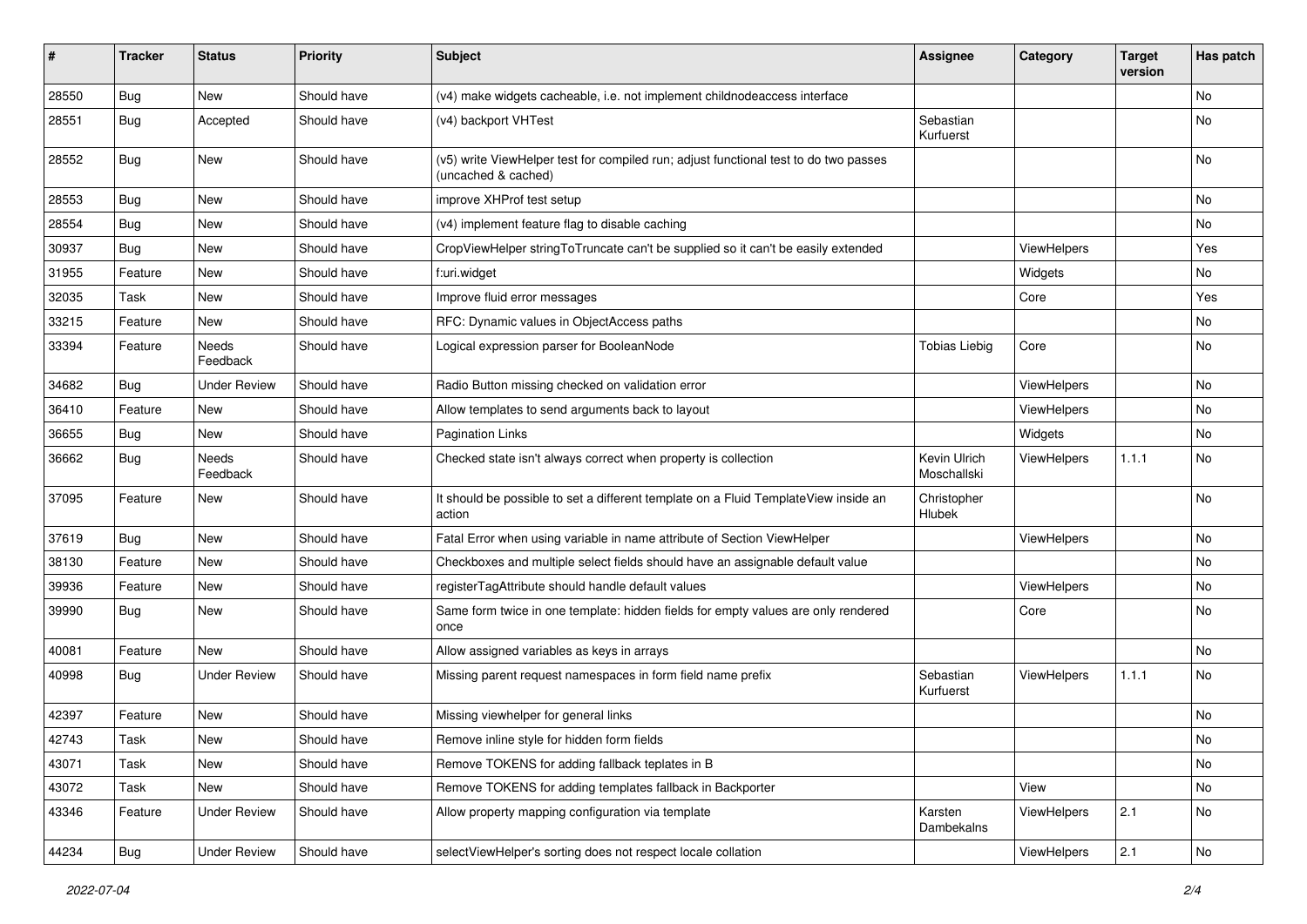| ∦     | <b>Tracker</b> | <b>Status</b>            | <b>Priority</b> | <b>Subject</b>                                                                     | <b>Assignee</b>      | Category           | <b>Target</b><br>version | Has patch |
|-------|----------------|--------------------------|-----------------|------------------------------------------------------------------------------------|----------------------|--------------------|--------------------------|-----------|
| 45153 | Feature        | New                      | Should have     | f:be.menus.actionMenuItem - Detection of the current select option is insufficient |                      |                    |                          | No        |
| 45345 | Feature        | <b>Needs</b><br>Feedback | Should have     | Easy to use comments for fluid that won't show in output                           |                      |                    |                          |           |
| 45394 | Task           | New                      | Should have     | Forwardport Unit test for standalone view                                          |                      | View               |                          | No        |
| 46091 | Task           | Needs<br>Feedback        | Should have     | Show source file name and position on exceptions during parsing                    |                      |                    |                          | No        |
| 46257 | Feature        | <b>Under Review</b>      | Should have     | Add escape sequence support for Fluid                                              |                      | Core               |                          | No        |
| 46289 | Bug            | Needs<br>Feedback        | Should have     | Enable Escaping Interceptor in XML request format                                  |                      | View               | 2.0.1                    | No        |
| 46545 | Feature        | New                      | Should have     | Better support for arrays in options of SelectViewHelper                           |                      |                    |                          | No        |
| 47006 | Bug            | <b>Under Review</b>      | Should have     | widget identifier are not unique                                                   |                      |                    |                          | No        |
| 47669 | Task           | <b>New</b>               | Should have     | FormViewHelper does not define the default request method                          |                      |                    |                          | No        |
| 49600 | Bug            | New                      | Should have     | f:form tag shown as a HTML on frontend                                             |                      | <b>ViewHelpers</b> |                          | No        |
| 49756 | Feature        | <b>Under Review</b>      | Should have     | Select values by array key in checkbox viewhelper                                  |                      |                    |                          | No.       |
| 50888 | Bug            | <b>Under Review</b>      | Should have     | WSOD by changing name of section and if Fluid caches are generated                 |                      |                    |                          | No        |
| 51277 | Feature        | New                      | Should have     | ViewHelper context should be aware of actual file occurrence                       |                      |                    |                          | No        |
| 52419 | Bug            | <b>New</b>               | Should have     | Wrong PHPDocs notation for default value inline f:translate viewhelper             |                      |                    | 2.0                      | No        |
| 52536 | Bug            | <b>Under Review</b>      | Should have     | Errorclass not set if no property-attribute set                                    |                      |                    |                          |           |
| 52591 | Bug            | New                      | Should have     | The Pagination Widget broken for joined objects                                    |                      |                    |                          | No        |
| 52640 | Feature        | <b>Under Review</b>      | Should have     | Create an UnlessViewHelper as opposite to the IfViewHelper                         | <b>Marc Neuhaus</b>  |                    |                          | No        |
| 53806 | Bug            | <b>Under Review</b>      | Should have     | Paginate widget maximumNumberOfLinks rendering wrong number of links               | Bastian<br>Waidelich | Widgets            |                          | No        |
| 54195 | Task           | New                      | Should have     | Rename and move FormViewHelper's errorClass value, currently 'f3-form-error'       | Adrian Föder         | ViewHelpers        |                          | No        |
| 54284 | Bug            | New                      | Should have     | Default Option for Switch/Case VH                                                  |                      | ViewHelpers        |                          | No        |
| 55008 | Bug            | <b>Under Review</b>      | Should have     | Interceptors should be used in Partials                                            | Christian Müller     |                    |                          | No        |
| 56237 | Task           | New                      | Should have     | in-line (Condition) View Helpers should not evaluate on parsing                    |                      |                    |                          | No        |
| 58862 | Bug            | <b>Needs</b><br>Feedback | Should have     | FormViewHelper doesn't accept NULL as value for \$arguments                        | Bastian<br>Waidelich | ViewHelpers        |                          | Yes       |
| 58921 | Bug            | New                      | Should have     | f:form.* VHs crash if NOT inside f:form but followed by f:form                     |                      |                    |                          | No        |
| 58983 | <b>Bug</b>     | New                      | Should have     | format.date does not respect linebreaks and throws exception                       |                      |                    |                          | No        |
| 60003 | Feature        | New                      | Should have     | Add required-Attribute to f:form.password                                          |                      | ViewHelpers        |                          | No        |
| 60271 | Feature        | New                      | Should have     | Paginate viewhelper, should also support arrays                                    |                      |                    |                          | No        |
| 65424 | Bug            | <b>Under Review</b>      | Should have     | SelectViewHelper must respect option(Value Label)Field for arrays                  |                      | ViewHelpers        |                          | No        |
| 1907  | Feature        | New                      | Could have      | Default values for view helpers based on context                                   |                      | Core               |                          |           |